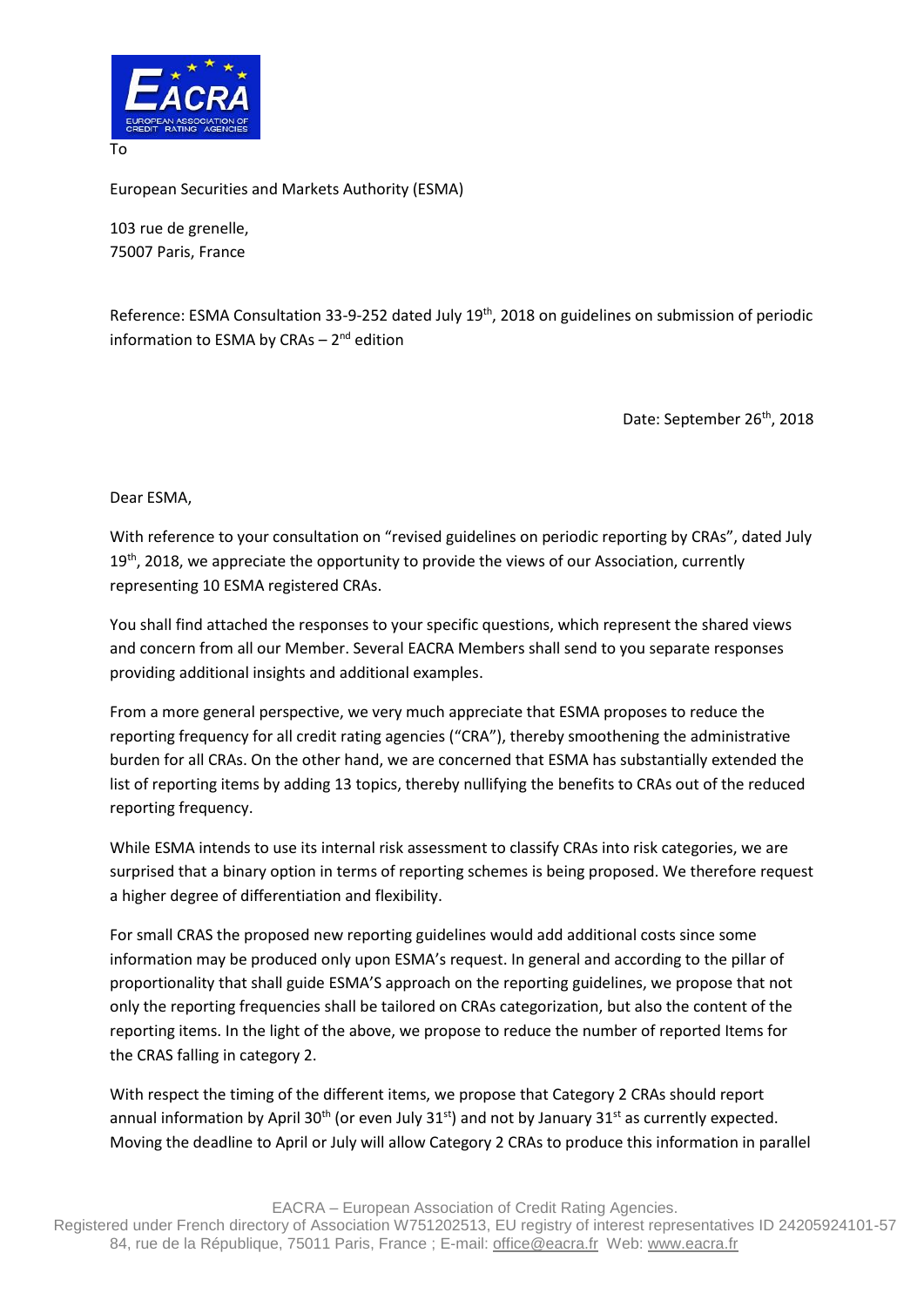

to the external audit process (where often the same type of information is required) – such an approach will allow CRAs to streamline the processes.

Regarding the entrance into force of the new Guidelines specified as 31st July 2019, we propose that in order to respect the calendar year for category 2 CRAS, the coverage period for the Items mentioned in the Guidelines, will start from 01 January 2019 and thus the first reporting will be due in 2020 (preferably by April).

While the reporting guidelines foresee detailed deadlines for the majority of reporting requirements, several items are marked "upon demand" or "as soon as possible". In order to provide proper guidance to CRAs, we propose the following:

- **The topics marked "upon demand" relate to Internal Controls and IT strategy topics and** apply only to Category 2 CRAs. We think that a large share of Category 2 CRAs do not have the corresponding information at hand and therefore propose that these topics should be classified as "not required to be reported".
- The guidelines do not define the timeframe for "as soon as possible". In order to contribute to a shared understanding between ESMA and CRAs, we propose that "as soon as possible" is interpreted "within 2 months for identification"

In order to achieve the consistency, comparability and usability of the information provided by CRAs and across the internal identification for each CRA of the relevant data to be provided, we propose that ESMA provides guidance on the meaning of the following items:

- "finding" in Template 9 relating to Internal Control mechanism: ideally provide a definition and/or a check list
- Cases of non-compliance with CRA Regulation: kindly provide a clear codification and types and/or risk level of breaches to be included in Template 2
- Definition of 'rating related IT applications' for supporting processes under Item 21 and Template11
- Definition of 'errors in methodology' under Item 37 and Template 17.

Differently, a lack of clear guidance on the above concepts could lead to each CRA applying different concepts in their reporting, thereby substantially reducing the consistency ESMA is targeting.

We remain at your disposal for any clarification or additional information.

Sincerely yours

Thomas Missong **Adolfo Estevez Benevto** EACRA President EACRA Secretary General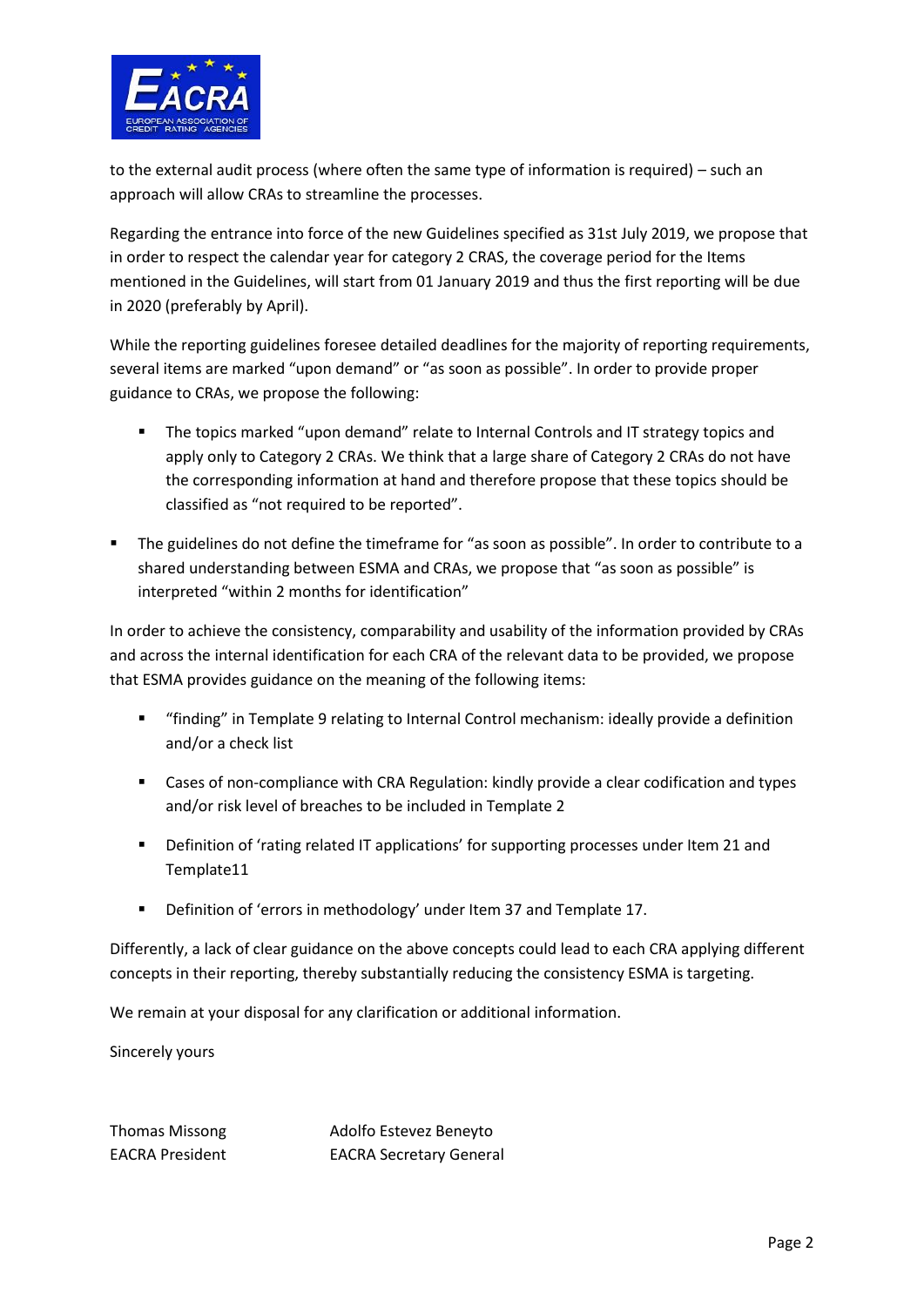

# *Q1: Do you agree that CRA's reporting requirements should be based on the reporting categorisation determined by ESMA's internal risk assessments, instead of whether or not they are liable for supervisory fees according to Fees RTS? If not please explain.*

ESMA proposes to classify CRAs into 2 categories depending on ESMAs internal risk assessment, departing from the current, objective threshold of EUR 10 mln revenues per Year.

While we understand ESMAs wish to classify CRAs according to its internal risk assessment (higher risk entities submitting more information more frequently to ESMA), we request more transparency from ESMA on how the classification will be done. The criteria (including their weights) established for such a classification should be objective, clear and transparent and known to all CRAs. Having the classification method communicated to CRAs incentivizes these to reach the "low" risk category and thereby contributes to best practices spreading more rapidly.

Additionally, in view of the substantial effect of ESMA's classification of CRAs, we would appreciate to be heard in the course of such classification (as well as in case of a change of classification), i.e. been given the chance to respond to a reasoned statement on the classification highlighting the areas of highest concern, allowing CRAs to remedy such concerns. In any way, we request that ESMA provides a reasoned statement on the classification highlighting the areas of highest concern.

We note that the change of classification from Category 2 to Category 1 triggers a far higher reporting frequency as well as the mandatory reporting of several additional items. A change in classification is therefore connected with substantial additional compliance costs to CRAs. In view of the principle of proportionality as well as to provide assurance to smaller agencies, we believe that the classification into Category 2 should be based on the current threshold based on turnover of EUR 10mln. Additionally, we believe that the Category 1 reporting scheme is commensurate only for CRAs of systemic importance to the EU financial markets and that an intermediary reporting scheme is being introduced. Under this intermediary reporting scheme, concerned CRAs (having more than EUR 10 mln turnover but not of systemic importance) would report under Category 2 and additional items on a selective basis based on the areas of concern as identified through ESMAs internal risk assessment. In case where ESMAs internal risk assessment classifies a CRA as a low risk entity, such a CRA should report under the Category 2 scheme even if the CRAs turnover is above the threshold of EUR 10 mln.

# *Q2. Do you agree with that the proposed reporting periods and reporting deadlines are practicable and in particular scheduling the annual submission of information for "category 1"CRAs for the 12 Months to 30 June? If not please explain.*

Compared to the 2015 guidelines, we welcome that the reporting frequency has been reduced.

Regarding the annual reporting, we think that the reporting period should be the calendar year and not the year ending June 30. Most CRAs use the calendar year for their reporting activities and for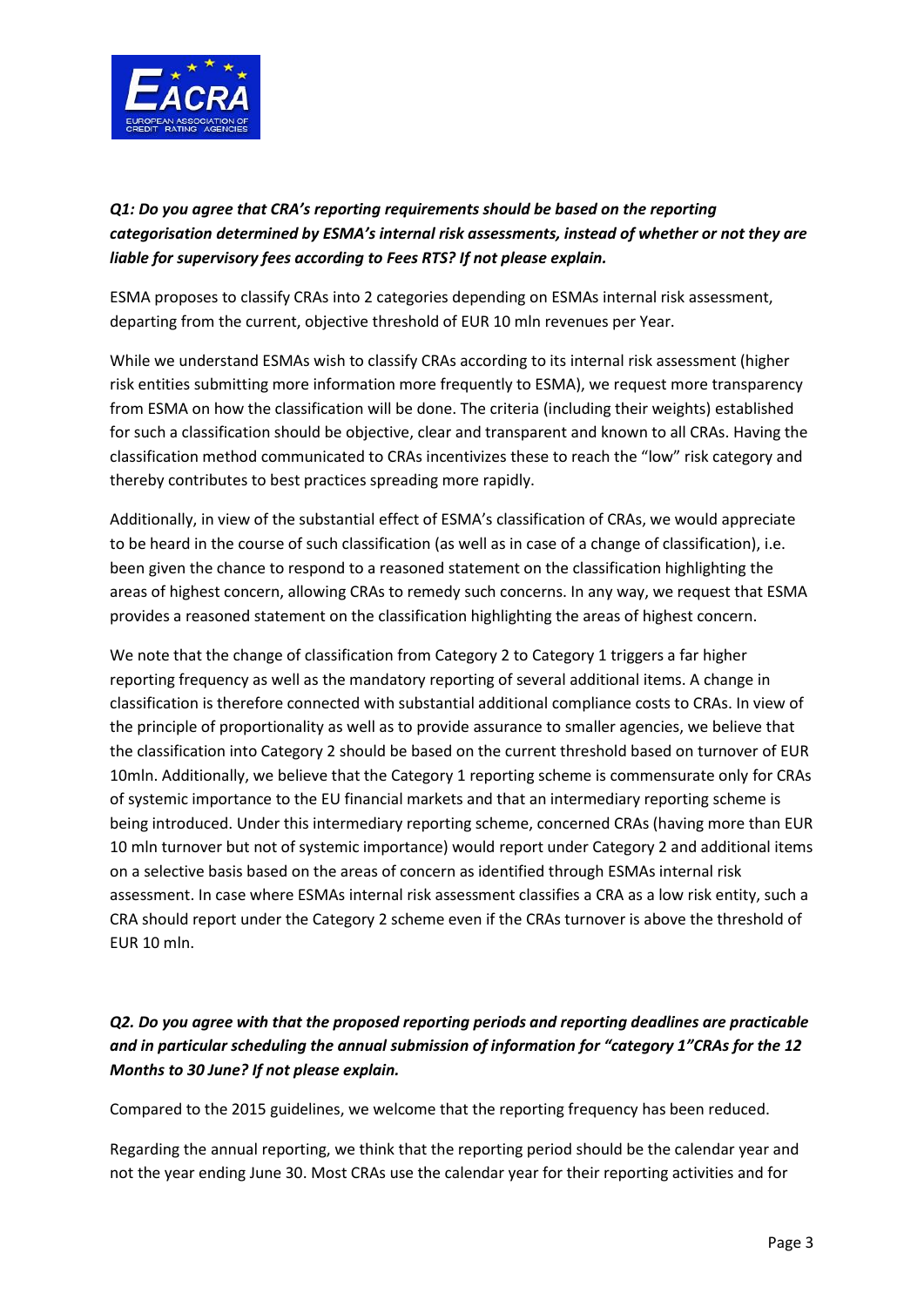

internal/external communication (e.g. with shareholders), using the same calendar year for supervisory reporting to ESMA would streamline the processes.

Given that the reported information to ESMA is expected to peak at 2 dates, we propose that the deadline for submission of the annual reporting should be set for each CRA based on ESMAs internal risk assessment, "riskier" CRAs submitting information by April 30 while all others could submit by July 31st. As mentioned in our introductory comment, the reporting deadline of 30<sup>th</sup> April would be more suitable in coherency with the internal closure of Internal Audit Processes. Such an approach could support ESMA risk-based supervisory approach as information from "riskier" CRAs would be available earlier.

With reference to Questions 13 to 21, we note that Category 2 CRAs are expected to provide some information on a Bi-annual basis while other information is to be provided "upon demand". We propose that Category 2 CRAs should report all the above information only upon demand.

#### *Q3. Do you agree with the proposed approach of reducing the frequency for reporting of Board Documents for "all other" CRAs? If not please explain.*

Yes, we welcome that the frequency has been reduced. ESMA could go even further and classify this as an "upon demand" item.

# *Q4. Do you agree with the proposed approach of the Guidelines with regards to the more systematic provision of INEDs opinions? If not please explain.*

While we understand ESMAs concern regarding the differing contents and formats of INEDs report, we believe that each CRA has established its own procedures and processes in order to ensure that all requirements of the CRA Regulation are met. We therefore think that the INEDs opinion need to be assessed within the context of the respective CRAs and should not be compared to INEDs opinions from other CRAs.

With respect to Category 2 CRAs, we propose that the deadline for submission should be set to April 30<sup>th</sup>. Given that several CRAs are exempted of having INEDs, these CRAs should not fill this template.

# *Q5. Do you agree with the proposed Guidelines for reporting CRAs organisational chart? If not please explain.*

While we understand ESMAs wish to have a better insight into a CRAs organization, we believe that the total number of staffing in each unit should suffice and that no detailed information is being provided on each person. In case where ESMA may specifically require this information (e.g. in the context of a thematic review), CRAs should provide this information.

We have several comments regarding the content of the proposed organizational chart reporting: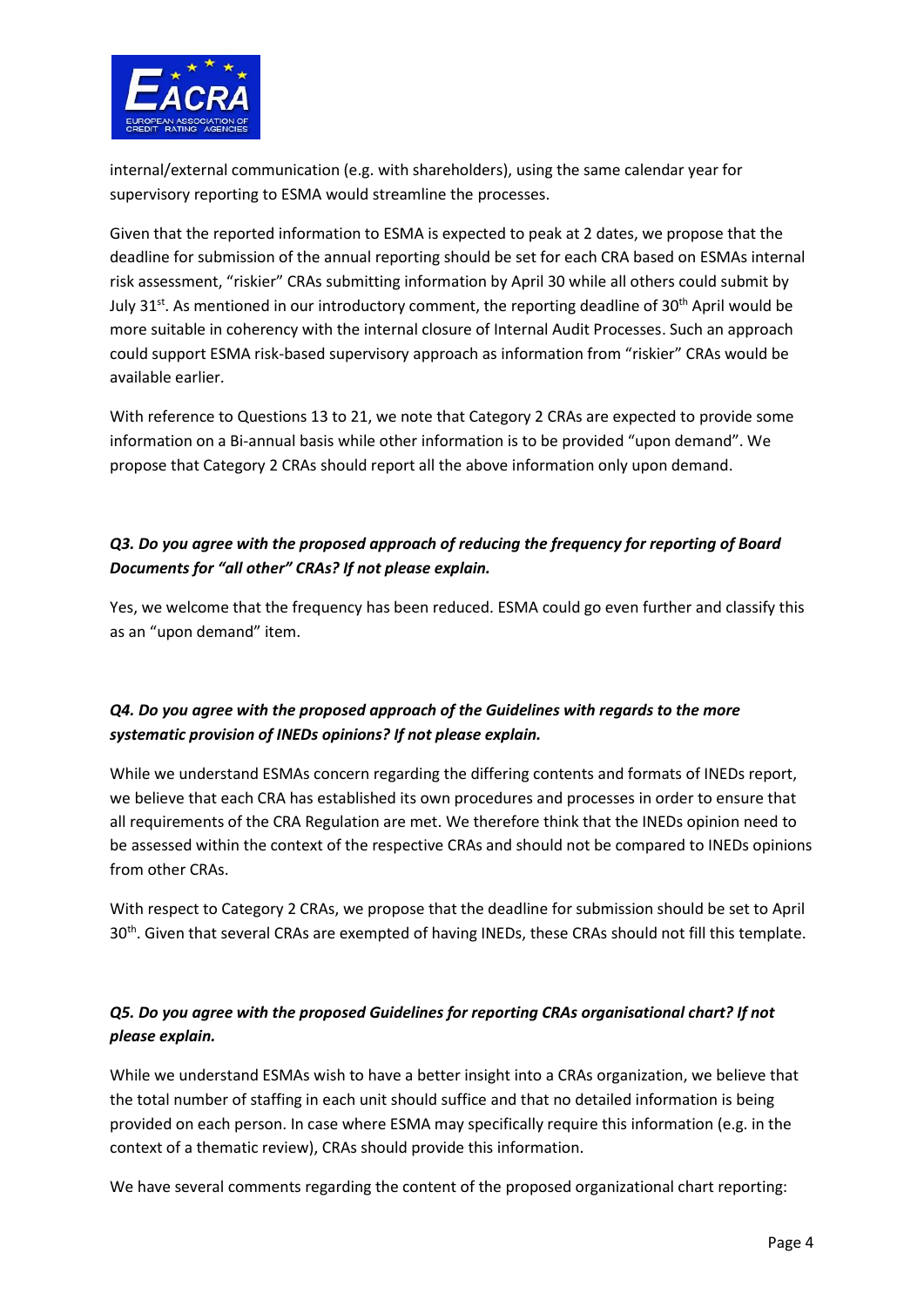

- Kindly clarify the terms "Executive Committee Members", "Analytical Support Management"; "in-business Control"
- We note that the CRAs should report the "seniority level" according to the CRA-specific grades. Given that CRAs may use different gradings for seniority level, we believe that this information will not allow for comparability across CRAs and therefore propose that ESMA provides more precise guidance.

With respect to Category 2 CRAs, we propose that the deadline for submission should be set to April  $30<sup>th</sup>$ .

#### *Q6. Do you agree with the proposed approach for the reporting of litigations? If not please explain.*

We deem the requirement "*information on any existing, new or potential legal actions*" unclear as compared to the 2015 Guidelines (5.6 "*pending and current […] proceedings*"). Where does a "potential legal action" start? "*Potential*" exceeds "*pending*" and "*legal action*" exceeds "*proceeding*", so is the idea to learn of any claim communicated to a CRA, no matter how unlikely such claim may be? We propose to uphold the definition of "*pending and current proceedings*" which is more clearly defined by requiring the initiation of a formal proceeding which may adversely impact the continuity or quality of ratings and/or materially impact the financial position of a CRA.

We propose that Category 2 CRAs should report this information only upon demand as we believe that these CRAs face less litigation risks than Category 1 CRAs.

In case ESMA maintains its current position, we again propose that the deadline for submission should be set to April  $30<sup>th</sup>$ .

# *Q7. Do you agree with the proposed approach for the reporting of new and potential conflicts of interest? If not please explain.*

Given that the management of conflict of interests is a focal topic of the CRA Regulation, we believe that Category 1 CRAs should continue reporting on a semi-annual basis.

We believe that the template for the conflict of interest scenario shall be modified e.g. by including the terms "incident" or "finding" (both requiring a precise definition) to avoid declaring a "breach" where the conflict of interest has been successfully eliminated or managed.

# *Q8. Do you agree with the proposed approach for reporting of information related to the annual and semi-annual review of credit ratings? If not please explain.*

While the CRA Regulation requires CRAs to review their ratings annually (or semi-annually for sovereign ratings), the CRA Regulation does not require to issue an updated rating. For those agencies having the policy to re-issue ratings after each review and reporting these to ESMA via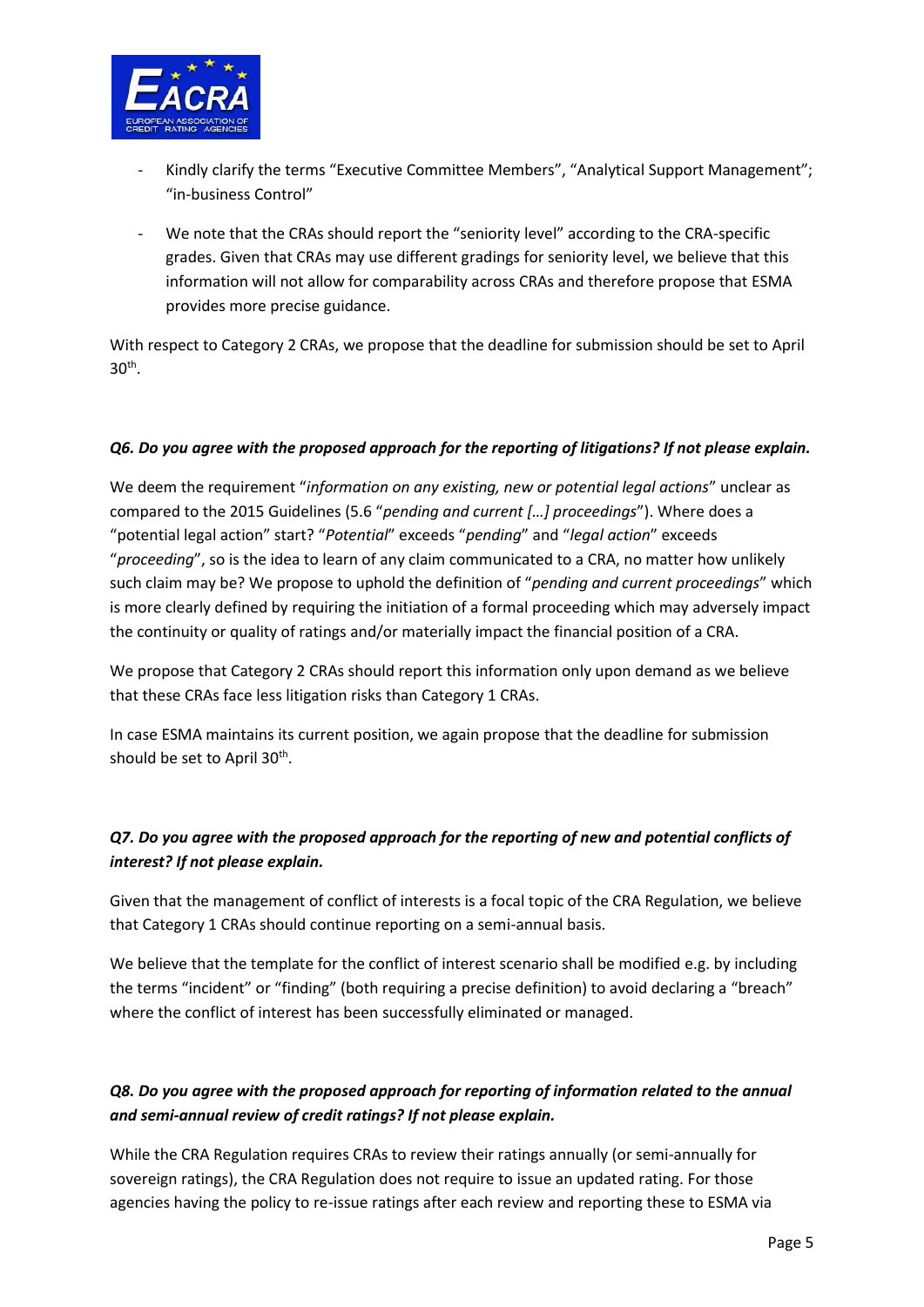

RADAR, we believe that ESMA should be able to check whether a CRA has reviewed all its ratings within the time periods foreseen in the CRA Regulation. We therefore think that this additional reporting is not required or could only be requested on demand.

With respect to private ratings, we believe that CRAs should only report those ratings falling under the scope of the CRA Regulation.

**Q9.** *Do you agree with the proposed approach regarding the submission of information on whether or not a CRA has conducted an annual review of its methodologies and models? If not please explain.*

We consider that this information is also available to ESMA through the qualitative data sent by CRAS according to the Commission Delegated Regulation 2015/2. Therefore, we propose that a specific field for the reason of the delay be included in the template.

**Q10.** *Do you agree with the proposed approach of the Guidelines in respect of reporting information on the allocation of analysts across different analytical business lines? If not please explain.*

*Q11. Do you agree with the proposed approach of the Guidelines in respect of reporting information on the allocation of staff for the review or validation of methodologies? If not please explain.*

*Q12. Do you agree with the proposed approach for the reporting of objective reasons? If not, please explain.*

*Q13. Do you agree with the proposed approach regarding the submission of the Compliance Work programme? If not please explain.* 

*Q14. Do you agree with the proposed approach regarding the submission of a CRA's Internal Audit Work Plan? If not please explain.* 

*Q15. Do you agree with the proposed approach regarding the submission of Compliance Assessment and Internal Assessment Reports? If not please explain.* 

*Q16. Do you agree with the proposed approach regarding the submission of information on CRAs internal control monitoring? If not please explain* 

In order to achieve the consistency and usability of the information provided by CRAS and across the internal identification for each CRA of the relevant data to be provided, we propose that ESMA shall provide a further guidance on the meaning of the following items: A clear matrix in general and definition of the term 'finding' to be populated in Template 9 and Item 15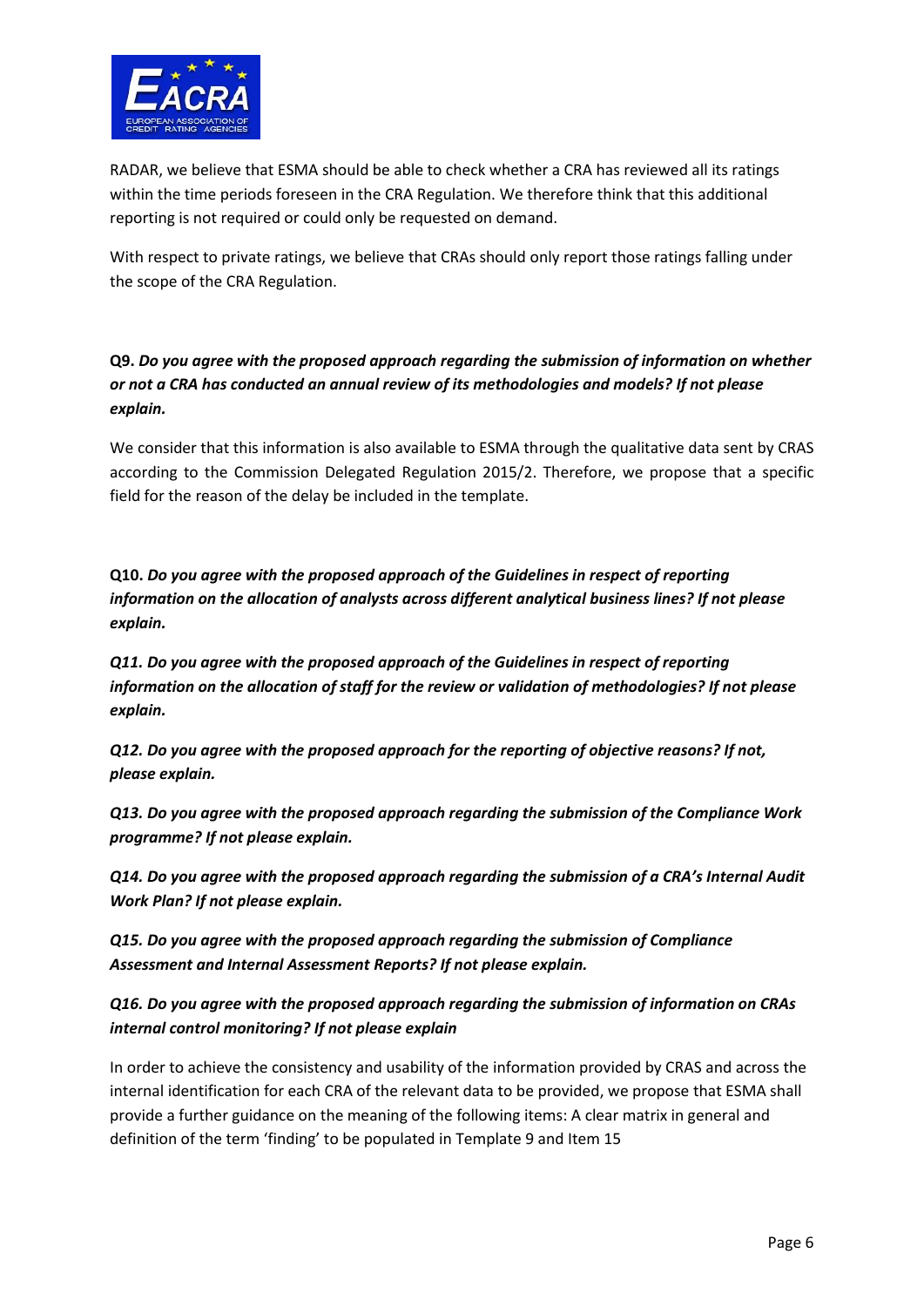

*Q17. Do you agree with the proposed approach regarding the submission of and attestation on the CRAs internal controls where this has been provided to another supervisory body? If not please explain.* 

As mentioned in our introductory comment, this Internal Control Attestation is not always produced in the small CRAS. Therefore we propose for category 2, and item 16 – not to be reported-.

#### *Q18. Do you agree with the proposed approach regarding the submission of a CRAs Business Continuity Plan and/or Disaster Recovery Plan? If not please explain. .*

As mentioned in our introductory comment,, not all small CRAs prepare a Business Continuity Plan. Therefore we propose for category 2, and item 17- not to be reported-.

# *Q19. Do you agree with the proposed approach regarding the submission of CRAs' Risk Dashboard? If not, please explain.*

With reference to the Item mentioned in paragraph 4.2.3. Module: Internal Control, in case the data has been sent through the package that periodically approves and verifies the Board of Directors of a CRA, we propose to create a statement or tickbox where each CRA declares whether these documents have been provided under a different Item alrady. In such a case, the CRA would not need to duplicate the reporting and thereby avoid additional operational costs.

# *Q20. Do you agree with the proposed approach regarding the submission of CRA's IT Strategies? If not please explain.*

We propose ESMA to better explain the term IT Strategy as this could mirror the IT programme present by the relevant function.

# *Q.21 Do you agree with the proposed approach regarding the submission of information on CRAs ongoing IT programmes and Projects? If not please explain.*

*Q22. Do you agree with the proposed approach regarding the submission of information on the allocation of FTE across key internal functions? If not please explain.* 

We ask ESMA to clarify the meaning of 'other' in The template 11.

#### *Q23. Do you agree with the proposed approach regarding the submission of information on the number of IT programmes in use across key internal functions? If not please explain.*

For Category 2 CRAs, we believe that this information should be reported only upon demand.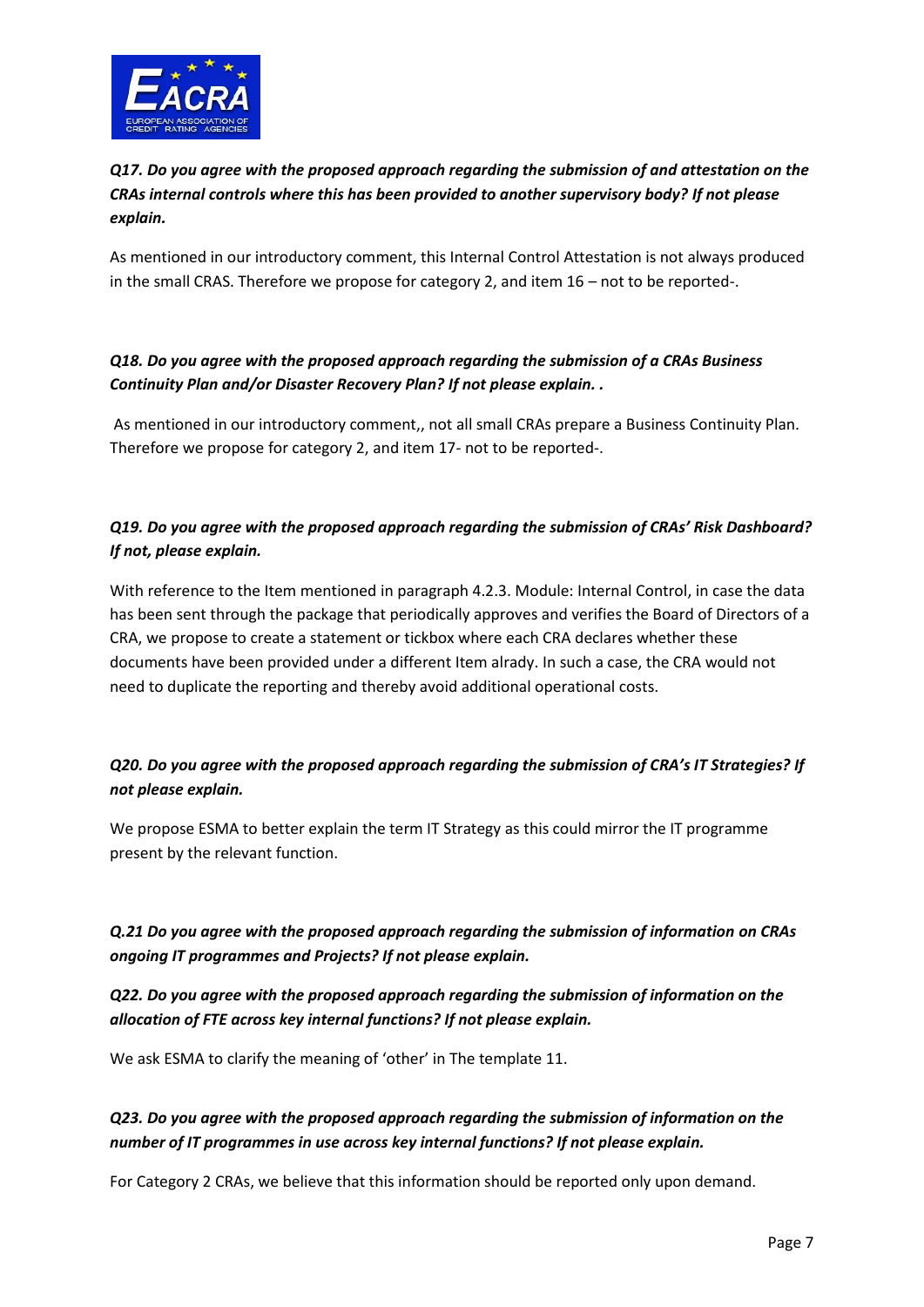

It'd be suitable to have further guideline on the meaning of 'rating related IT applications applicable for example for HR and other supporting processes.

*Q24. Do you agree with the proposed approach of the Guidelines that ESMA should receive annual information on costs and revenues per (i) types of credit ratings (ii) ancillary services in addition to fees and costs for credit rating related products and services sold by other entities within the group? If not please explain.*

We believe that only Category 1 CRAs should provide a breakdown of financial information on quarterly basis – such information should be provided to ESMA 1 month after the end of quarter.

For Category 2 CRAs, annual financial information should suffice.

With respect the reporting of revenues, ESMA could use the information provided by CRAs in the context of ESMA yearly market share calculation.

ESMA should define "rating related products and services" and "other services" in a way enabling those CRAs affiliated to (larger) groups to differentiate between those products "related" and those "unrelated". The example provided ("e.g. by distributing and/or licencing the use of credit ratings and related content such as research") is hardly helpful: Does ESMA expect to receive information on all financial information services provided from any group entity? In cases of CRAs affiliated to larger groups of companies (providing a range of products going well beyond credit ratings), this requirement would trigger a tremendous reporting obligation linked with high administrative costs. In view of the regulation on the reporting of periodic fees, Regulation EU 2015/1 of 30th September 2014, the information on costs and revenues on ancillary services (or other related products or services shall be reported only when the client that has acquired an ancillary service has also acquired a rating product, thus in cross-selling scenarios.

# *Q25. Do you agree with the proposed approach with regards to the submission of a full list of CRAs internal policies and procedures? If not please explain.*

CRAs need to report changes to internal policies and procedures on an ad-hoc basis. We therefore think that on an annual basis, CRAs should provide only the list of valid policies and procedures without providing additional information on each single policy.

*Q26. Do you agree with proposed Guidelines for ESMA to receive information on material changes to the conditions of registration? If not please explain.* 

*Q27. Do you agree with proposed Guidelines for ESMA to receive information on non-material changes to the conditions of registration? If not please explain.*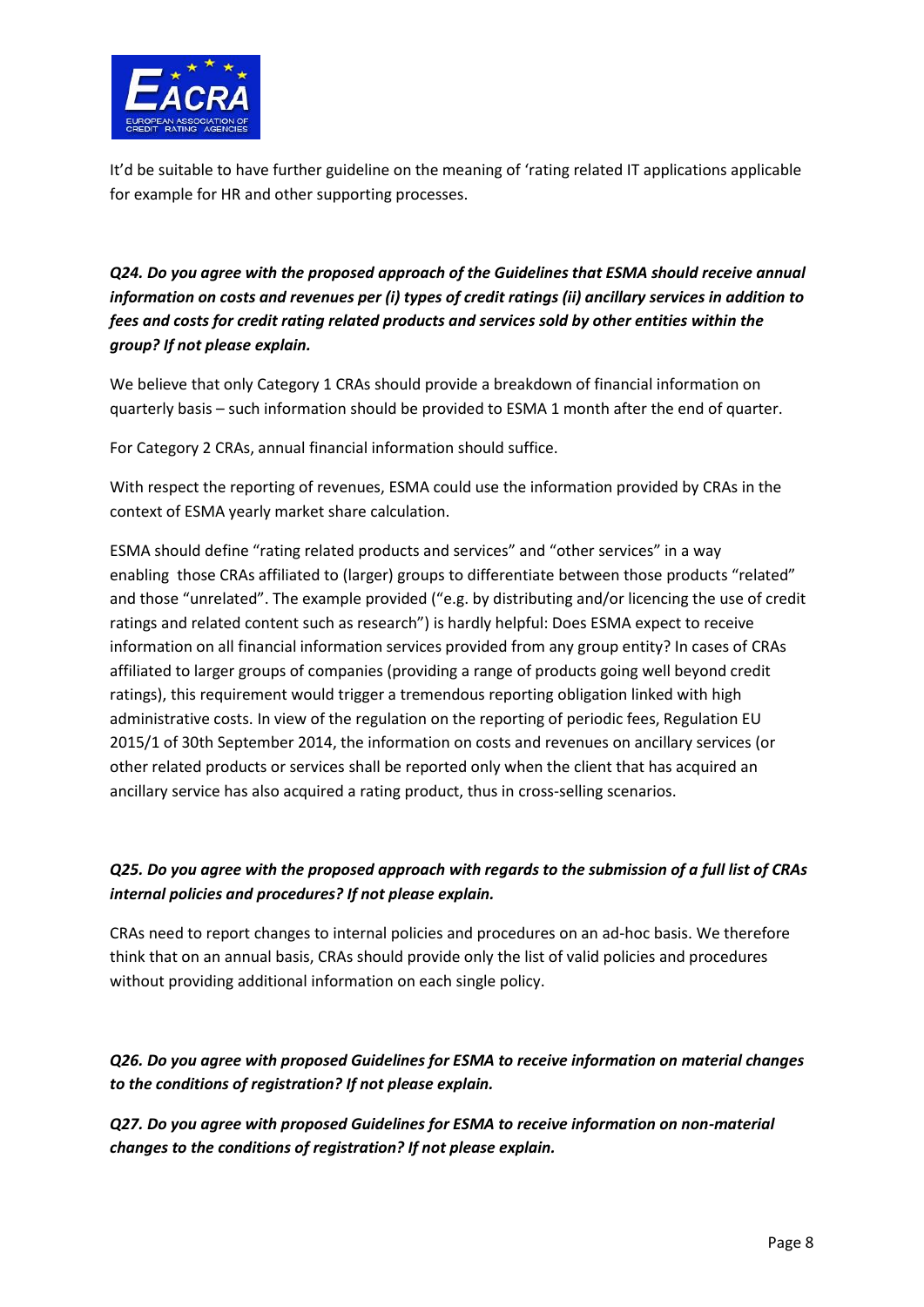

Compared to the existing guidelines on periodic reporting of CRAs, we note that ESMA introduced a section on "non-material changes". We note that the topics covered are all based on specific requirement in the CRA Regulation (except for endorsed ratings) and that including these items into the reporting guideline contributes to more clarity to CRAs. On the other hand, we believe that the list of non-material items is too extensive and may require reporting on only small changes (eg in case of a small change in a policy submitted during the registration process).

In order to achieve the consistency and usability of the information provided by CRAS and across the internal identification for each CRA of the relevant data to be provided, we propose that ESMA shall provide a further guidance on the and types and/or risk level of breaches to be populated in Template 2 and Item 43

# *Q28. With regard to notifications under Item 37 "Identification of errors in methodologies / model processes":*

# *(i) Please explain if you apply any materiality threshold to the reporting of errors in rating methodologies or in their application under Article 8(7) CRAR to ESMA?*

We note that CRAs use different approaches to monitor the quality and accuracy of their ratings and to detect potential errors in methodologies. The impact of such errors on any recent rating or the likely impact on future ratings is assessed. The decision on whether or not to report such errors is made based on the outcome of this assessment.

Such a monitoring exercise could also result in confirming the rating assigned and that no error in methodology exist.

# *(ii) Please clarify how you make the distinction between errors that need to be notified to ESMA and the affected rated entities (Article 8(7)a CRAR), and errors that need to be published on your website (Article 8(7)b CRAR)?*

Such errors, if deemed material, are reported to ESMA and, in case of any impact on outstanding ratings, to the affected rated entities. In case outstanding ratings are affected, a notification is made on our websites on which the affected ratings are published as part of a notification that these ratings are under review.

We would appreciate if ESMA provides proper guidance on the definition of errors in methodology (and whether the approach mentioned above corresponds to ESMAs expectation). Having a clear guidance from ESMA will ensure that CRAs report the same type of information consistently.

#### *Q29. Do you have any comments on the reporting templates provided in Annex I? If yes please provide the Templates Reference alongside your comments.*

Template 2 Conflict of interest shall be splat from the template of breaches or non-compliance with the CRA Regulation. Template 2 need to be properly explained setting a codification of breaches or risk level of non compliance with 'the initial conditions for registration'. In template 9, the definition of 'finding' or matrix of the information that ESMA expects to receive should be provided. In Template 11, the meaning of 'other' should be explained.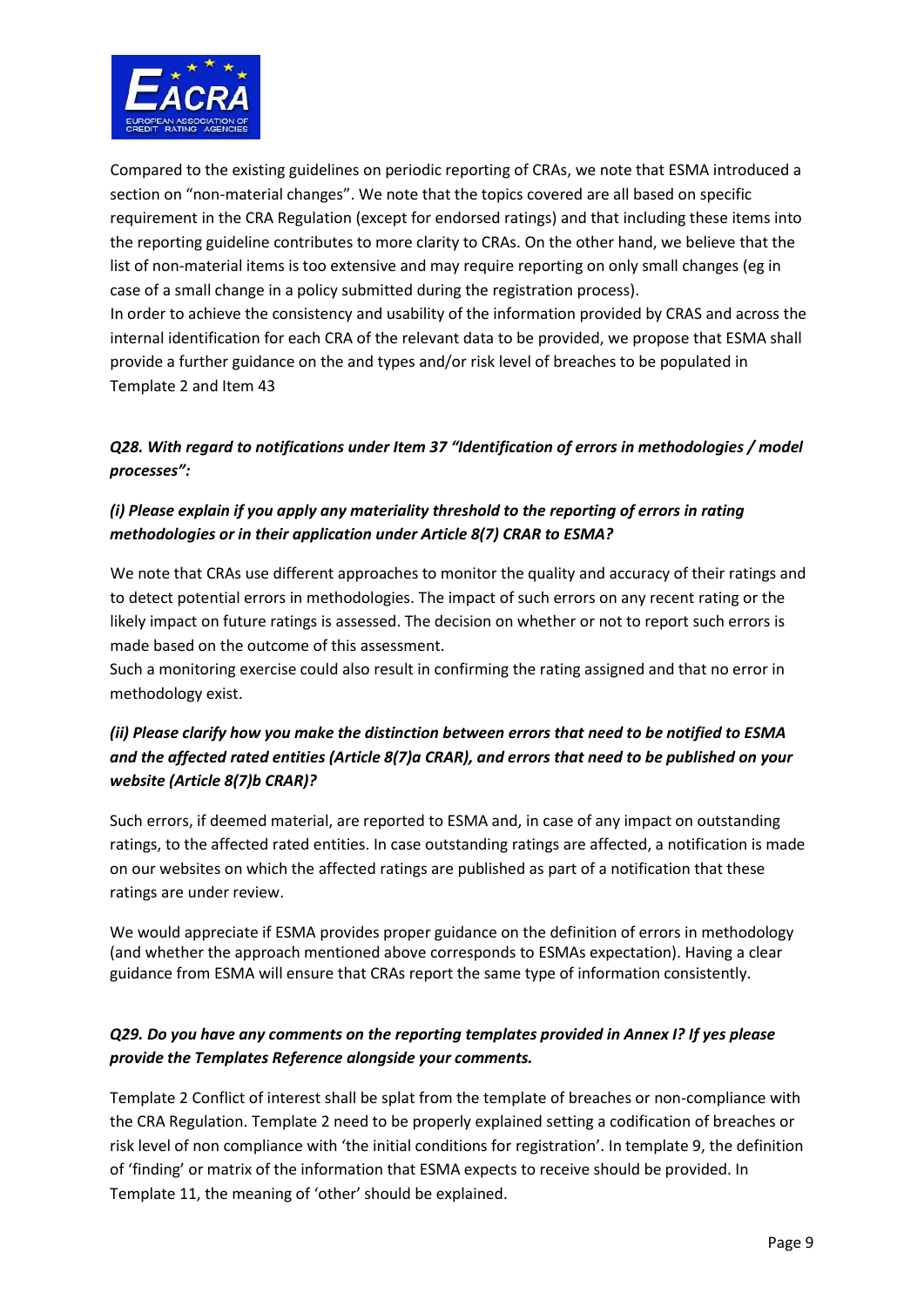

# *Q30. Do you have any comments regarding the feasibility Template 16 [IT Notification Cloud Computing] and the appropriateness of the information requested?*

#### *Q 31. Do you have any comments on the proposed process of implementation?*

For small CRAs the proposed new reporting frequencies would add additional costs since some information is not always produced automatically by the CRAs independently of ESMA's request. In general and according to the pillar of proportionality that shall guide ESMA'S approach on the reporting guidelines, we propose that not only the reporting frequencies shall be tailored on CRAS categorization, but also the content of the reporting items. In the light of the above, we propose to reduce the reporting obligation number of Items for the CRAS falling in category 2. We'd like also to ask ESMA, whether the templates included in the Guidelines and in general the reporting obligations, will need to be implemented internally as part of the IT systems and processes in the future, representing an additional cost specially for small CRAS.

Regarding the entrance into force of the new Guidelines specified as  $31<sup>st</sup>$  July 2019, we propose that in order to respect the calendar year for category 2 CRAS, the coverage period for the Items mentioned in the Guidelines, will start from 01 January 2019 and thus the first reporting will be due in 2020.

#### **About EACRA**

The European Association of Credit Rating Agencies ("EACRA"), registered in Paris, was established in November 2009. The Members of the Association currently originate from 8 countries and include the following companies:

#### **ESMA registered Credit Rating Agencies**

**A.M. Best Europe - Rating services Limited** (AMBERS) is a subsidiary of A.M. Best Inc who have been providing ratings to the Insurance Sector since 1899. AMBERS' rating coverage includes regional, national and global insurers located throughout Europe, the Middle East and Africa.

**Assekurata Assekuranz Rating-Agentur** is the first independent German rating agency that has specialized on the quality evaluation of insurance companies

**Axesor**: The first Spanish Rating agency registered with ESMA. Specialized in the middle market segment, with ample coverage of the Spanish corporate market.

**Capital Intelligence** (CI) offers independent rating opinions on financial institutions, corporates and governments in a wide range of countries, especially the emerging markets of Asia, Europe and the Middle East.

**Cerved Rating Agency** is a European Rating Agency providing solicited and unsolicited credit ratings on nonfinancial companies. The Agency is also recognized by the European Central Bank as a Rating Tool authorized to assess the credit quality of eligible assets used in ECB monetary policy operations.

**Creditreform Rating:** based in Germany, a company of the Creditreform Group that is European market leader in the sector of business information was founded 2000 and is specialised in ratings of companies, bonds, funds and structured finance products across Europe.

**CRIF Ratings**: International Credit Rating Agency based in Italy providing both solicited and unsolicited Corporate ratings.

**Euler Hermes Rating** is a European rating agency located in Hamburg, Germany. We offer credit ratings and research about debt capital market instruments of corporates of all sorts of industries, project finance ratings and credit portfolios. Euler Hermes Rating is a member of Euler Hermes Group and a company of Allianz